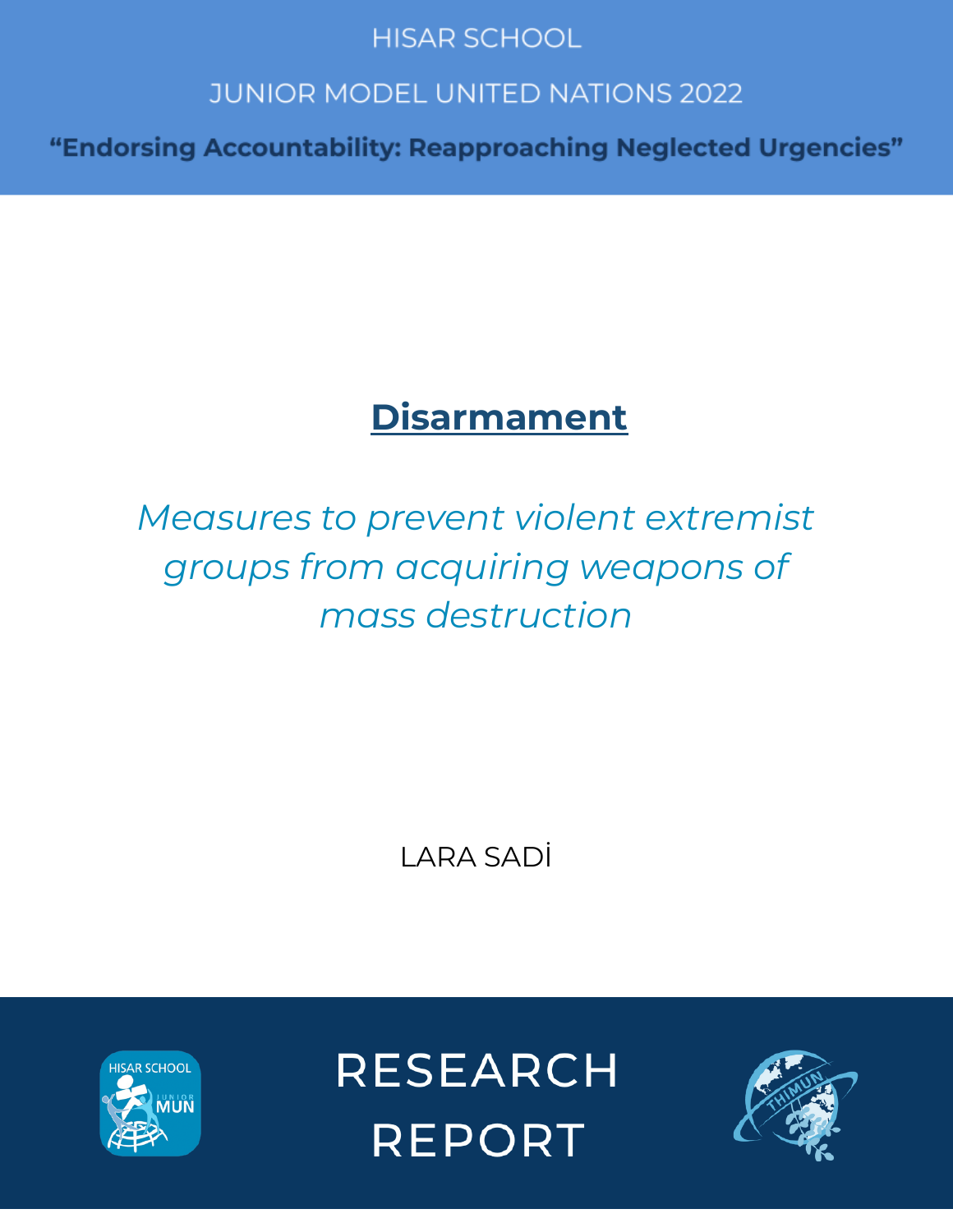#### **Forum: Disarmament GA1**

**Issue:** Measures to prevent violent extremist groups from acquiring weapons of mass destruction

**Student Officer:** Lara Sadi - Deputy Chair

### **Introduction**

The possibility of terrorists and their supporters gaining access to mass destruction materials presents a significant threat to international peace and security. Terrorist groups have came up with new ways to obtain and operate more dangerous weapons in order to maximize harm and create panic over the years. Some of these weapons have become more accessible as a result of technological improvements and the expansion of illegal networks.

## **Definition of Key Terms**

**Weapons of Mass Destruction**: weapons that hold the power to cause destruction to a great measure and so when placed in the wrong hands it becomes a grievous threat. These are referred to collectively as CBRN; Chemical, Biological, Radiological and Nuclear materials.

**Nuclear Weapons:** a weapon that releases nuclear energy in an explosive manner

**Chemical Weapon:** a class of chemicals, mainly toxic substances, designed to kill, harm, or incapacitate people

**Biological Weapon:** germ weapon, can be called a "disease-producing-agent", by using bacteria and viruses and other biological agents the weapons are used against humans to infect them. In many cases they have done more harm than combat arms even when not used consciously.

**Radiological Weapons:** a weapon, generally a bomb, that is designed to harm a target by emitting hazardous radioactive elements.

**UNDP:** The United Nations Development Program, is a UN organization that helps countries build stronger policies and better the partnership between them.

**OPCW:** The Organization for the Prohibition of Chemical Weapons is not a UN body but works in relation to the UN. With its member states the OPCW helps them protect their country from possible chemical weapon threats.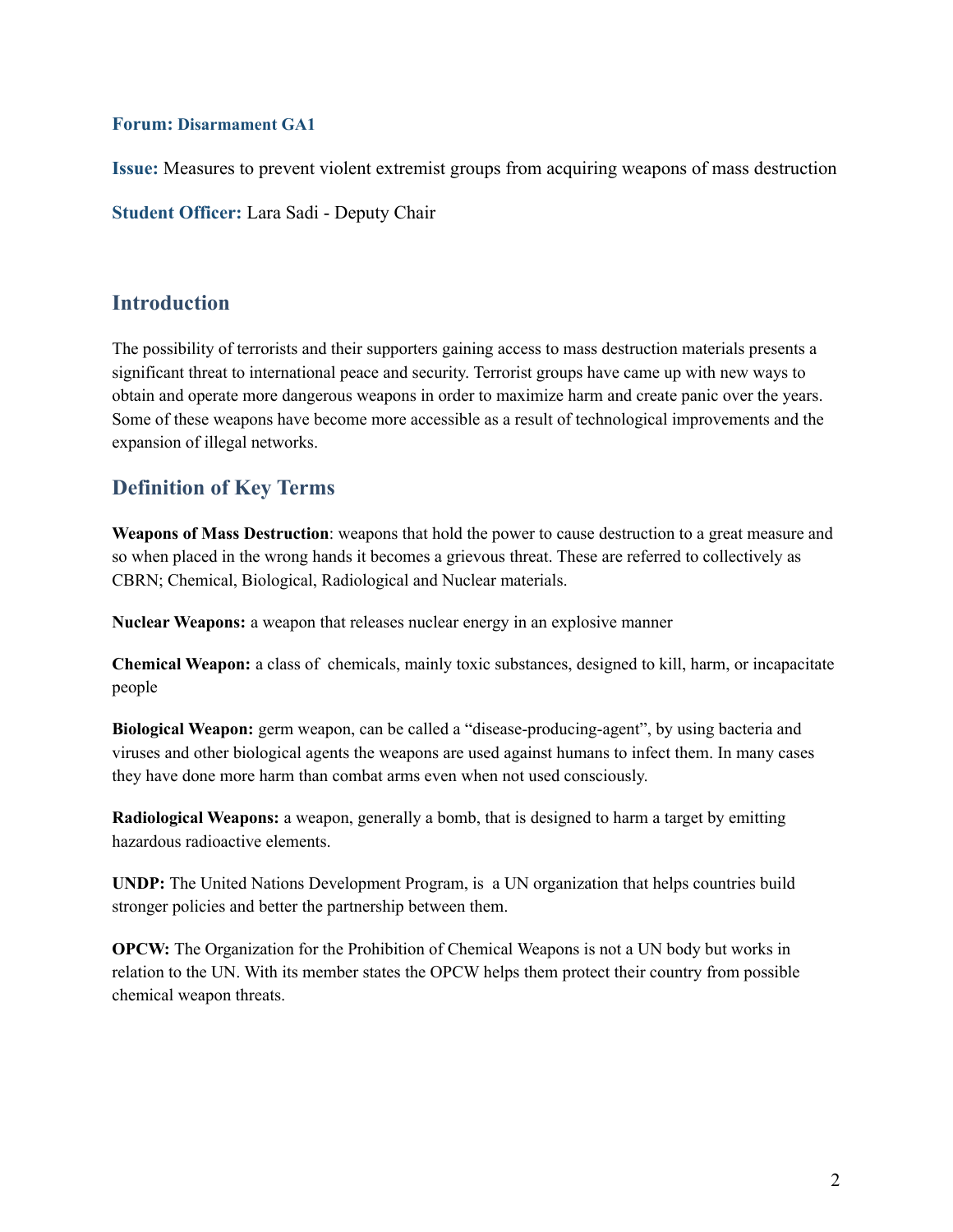# **General Overview**

Biological, chemical, and nuclear technologies unfortunately have a great potential for dual use. The revolution in biotechnology while promising new solutions to many awaiting healthcare problems also carries the risk of new kinds of weapons created through genetic recombination. Technological innovation also creates possibilities for the militarization of new chemical agents. The nuclear field however imposes the most severe problem given its potential to help as a new energy source especially in a world immensely threatened by climate change, need to reduce carbon emission and the decline of non reusable energy sources.

A substantial increase of these industries is anticipated by many analysts however how to make sure to keep these activities at the civilian level is the big question. The international community needs to support the potential positive input of each industry to sustainable progress however the issue regarding uncontrolled proliferation remains a major issue to be resolved. The challenge of non-state actors' attempts to purchase weapons, technology and expertise is as detrimental as ever, since simple and undeveloped technology is enough for terrorist groups to develop nonconventional weapons. The use of chlorine in attacks in Baghdad in 2007 is an example of this.

A large-scale nuclear attack has not yet been carried out by non-state actors however one needs to worry that the terrorists can cause real damage without the presence of actual materials by merely letting their opposition into believing they do and provoking a real response from them. Their lack of security in nuclear test sites and materials is another area of concern. Not enough is being done to address concretely the risks of WMD us by terrorist groups.

While the UN and the International Atomic Energy Agency (IAEA) are important institutions working on the subject, new innovative solutions are needed to ensure compliance. The issue involves more than just the traditional players of states, so the actions need to include new partners such as actors in the industry or in the scientific community to raise awareness about the misuse of dual technologies and steps needed to avoid the misuse of them.

# **Major Parties Involved**

**Russia:** Russia is the Country that has the greatest amount of Nuclear weapons, approximately 40, 000 metric tons

**NPT Members with Nuclear Weapons:** The Nuclear Nonproliferation Treaty allows the United States, the United Kingdom, France, Russia, and China to have nuclear weapons. Pakistan, North Korea, and India have all publicly tested nuclear weapons, and Israel is commonly suspected of having them as well. All NATO members are prohibited to have any nuclear weapons except the ones listed above due to the NPT as of 1971.

#### **All Violent Extremist Groups Characteristics:**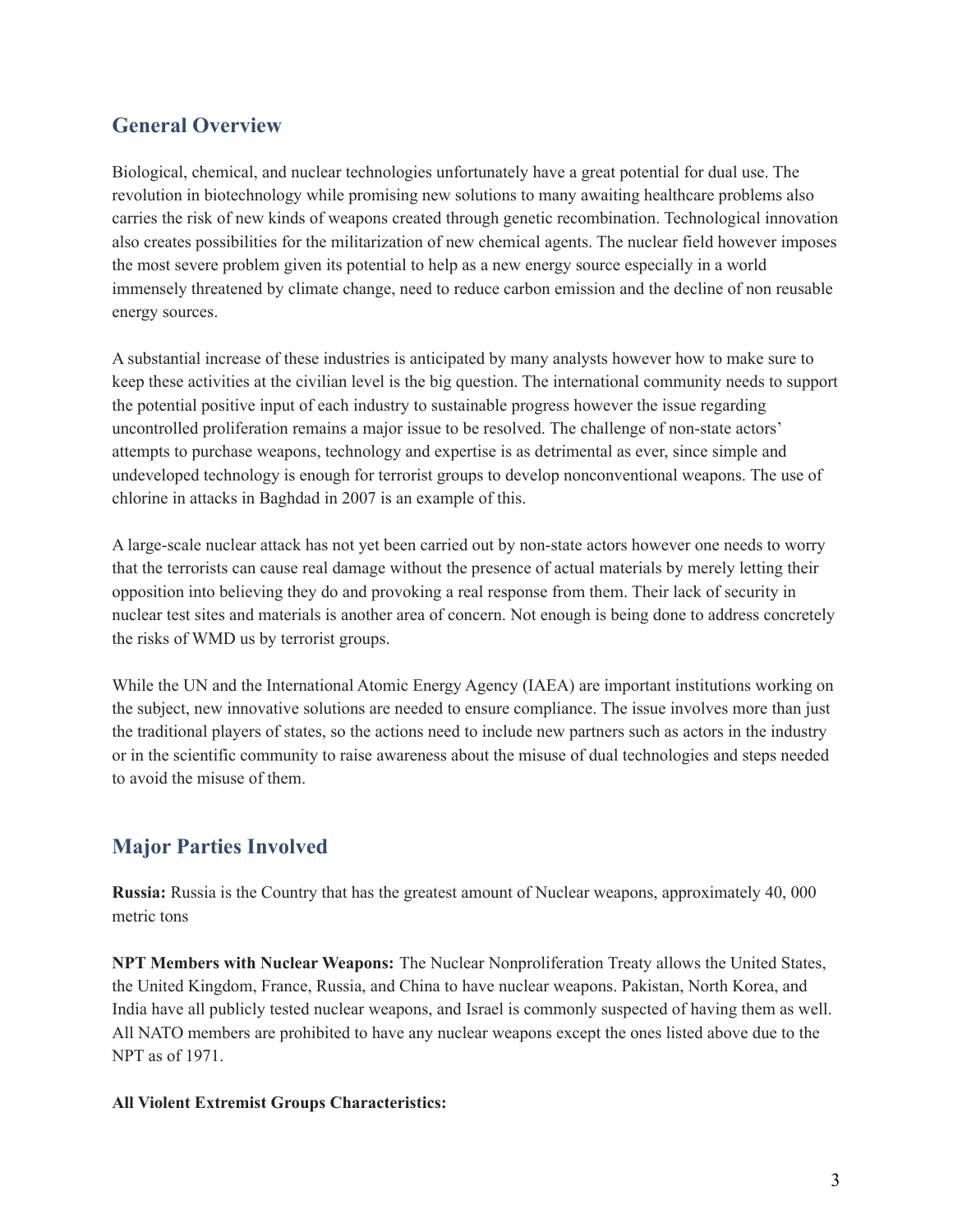- Terrorist groups fallow every similar motivations, the reasoning behind there actions usually are either that they are not happy with the current polictical requime and want to change the status qou, that they want to spread fear or would like to intentionally harm certain groups or people.
- Extremists usually have very similar mindsets; they are cautious, slower at perceptual processing and have a weaker working memory. This is combined with impulsive personality traits that seek sensation and risky experiences.

# **Timeline of Events**

|    |                     |                            |              |                                                                        |            |  | <b>DESCRIPTION</b>                                                                                                                                                                                                                                                                                                 |
|----|---------------------|----------------------------|--------------|------------------------------------------------------------------------|------------|--|--------------------------------------------------------------------------------------------------------------------------------------------------------------------------------------------------------------------------------------------------------------------------------------------------------------------|
|    |                     | <b>COUNTRY SRILANKA</b>    | <b>CITY</b>  | <b>MUTLIPLE LOCATIONS: DEATHS 266</b>                                  |            |  | Eight coordinated attacks took place in Sri Lanka on Easter Sunday<br>targeting churches, hotels and a housing complex.                                                                                                                                                                                            |
|    | DATE                | 21/4/19                    | <b>GROUP</b> | <b>ISLAMIC STATE OF</b><br><b>IRAO AND THE</b><br><b>LEVANT (ISIL)</b> |            |  |                                                                                                                                                                                                                                                                                                                    |
|    | <b>COUNTRY MALI</b> |                            | <b>CITY</b>  | <b>OGOSSOGOU AND</b><br><b>WELINGARA</b>                               | DEATHS 157 |  | Assailants opened fire on the villages of Ogossogou and Welingara in Mopti,                                                                                                                                                                                                                                        |
|    | <b>DATE</b>         | 23/3/19                    | <b>GROUP</b> | <b>DAN NA</b><br><b>AMBASSAGOU</b>                                     |            |  | Mali.                                                                                                                                                                                                                                                                                                              |
| з  | <b>COUNTRY</b>      | <b>AFGHANISTAN</b>         | <b>CITY</b>  | <b>MAYDAN SHAHR</b><br><b>DISTRICT</b>                                 | DEATHS 129 |  | A suicide bomber detonated an explosives-laden vehicle and assailants<br>opened fire on a National Directorate for Security (NDS) base in Maydan<br>Shahr district, Wardak, Afghanistan.                                                                                                                           |
|    | <b>DATE</b>         | 21/1/19                    | <b>GROUP</b> | <b>TALIBAN</b>                                                         |            |  |                                                                                                                                                                                                                                                                                                                    |
| Δ  | <b>COUNTRY</b>      | <b>CAMEROON</b>            | <b>CITY</b>  | <b>DARAK</b>                                                           | DEATHS 101 |  | Several hundred assailants armed with rocket launchers attacked military<br>positions in Darak, Extreme-North, Cameroon.                                                                                                                                                                                           |
|    | <b>DATE</b>         | 9/6/19                     | <b>GROUP</b> | <b>BOKO HARAM</b>                                                      |            |  |                                                                                                                                                                                                                                                                                                                    |
| 5  |                     | <b>COUNTRY AFGHANISTAN</b> | <b>CITY</b>  | <b>KABUL</b>                                                           | DEATHS 93  |  | A suicide bomber detonated an explosives-laden vest at the Dubai City<br>wedding hall in Kabul, Afghanistan. At least 93 civilians were killed and 142<br>others were injured in the blast. The Khorasan Chapter of the Islamic State<br>claimed responsibility for the incident.                                  |
|    | <b>DATE</b>         | 17/8/19                    | <b>GROUP</b> | <b>KHORASAN CHAPTER</b><br>OF THE ISLAMIC<br><b>STATE</b>              |            |  |                                                                                                                                                                                                                                                                                                                    |
| 6  |                     | <b>COUNTRY SOMALIA</b>     | <b>CITY</b>  | <b>MOGADISHU</b>                                                       | DEATHS 84  |  | A suicide bomber detonated an explosives-laden truck at a police<br>checkpoint in Darkheynley, Mogadishu, Somalia.                                                                                                                                                                                                 |
|    | <b>DATE</b>         | 28/12/19                   | <b>GROUP</b> | <b>AL-SHABAAB</b>                                                      |            |  |                                                                                                                                                                                                                                                                                                                    |
| 7  |                     | <b>COUNTRY AFGHANISTAN</b> | <b>CITY</b>  | <b>JAWDARA</b>                                                         | DEATHS 74  |  | A suicide bomber detonated targeting a mosque in Jawdara, Nangarhar,<br>Afghanistan.                                                                                                                                                                                                                               |
|    | <b>DATE</b>         | 18/10/19                   | <b>GROUP</b> | <b>KHORASAN CHAPTER</b><br>OF THE ISLAMIC<br><b>STATE</b>              |            |  |                                                                                                                                                                                                                                                                                                                    |
| 8  | <b>COUNTRY</b>      | <b>NIGERIA</b>             | <b>CITY</b>  | <b>BADU</b>                                                            | DEATHS 70  |  | Assailants attacked a funeral in Badu, Nganzai, Borno, Nigeria.                                                                                                                                                                                                                                                    |
|    | DATE                | 27/7/19                    | <b>GROUP</b> | <b>BOKO HARAM</b>                                                      |            |  |                                                                                                                                                                                                                                                                                                                    |
| 9  |                     | <b>COUNTRY AFGHANISTAN</b> | <b>CITY</b>  | <b>SHAKAR SHILI AND</b><br><b>MAJID CHAWK</b>                          | DEATHS 65  |  | Assailants attacked an unknown number of security outposts in Shakar<br>Shili and Majid Chawk in Sangin district, Helmand, Afghanistan. At least<br>65 people were killed and 38 people were injured across both attacks. The<br>victims included soldiers, police officers, intelligence officers, and civilians. |
|    | <b>DATE</b>         | 23/3/19                    | <b>GROUP</b> | <b>TALIBAN</b>                                                         |            |  |                                                                                                                                                                                                                                                                                                                    |
| 10 | <b>COUNTRY</b>      | <b>NIGERIA</b>             | <b>CITY</b>  | <b>RANN</b>                                                            | DEATHS 60  |  | Assailants attacked Rann, Borno, Nigeria. At least 60 people were killed and                                                                                                                                                                                                                                       |
|    | DATE                | 28/1/19                    | <b>GROUP</b> | <b>BOKO HARAM</b>                                                      |            |  | dozens were reported missing in the attack.                                                                                                                                                                                                                                                                        |

#### **(global Terrorisim Index 2020)**

|    |                |                             |               |                                                                       |           |  | <b>DESCRIPTION</b>                                                                                                                                                                                                                                                                                                                                                                          |
|----|----------------|-----------------------------|---------------|-----------------------------------------------------------------------|-----------|--|---------------------------------------------------------------------------------------------------------------------------------------------------------------------------------------------------------------------------------------------------------------------------------------------------------------------------------------------------------------------------------------------|
| 11 |                | <b>COUNTRY BURKINA FASO</b> | <b>CITY</b>   | <b>ARBINDA</b>                                                        | DEATHS 57 |  | Assailants attacked civilians and raided Arbinda, Sahel, Burkina Faso,                                                                                                                                                                                                                                                                                                                      |
|    | DATE           | 24/12/19                    | <b>GROUP</b>  | <b>ISLAMIC STATE IN THE</b><br><b>GREATER SAHARA</b><br>(ISGS)        |           |  |                                                                                                                                                                                                                                                                                                                                                                                             |
| 12 | COUNTRY MALI   |                             | <b>CITY</b>   | <b>BOULIKESSI AND</b><br><b>MONDORO</b>                               | DEATHS 53 |  | Assailants raided military camps in Boulikessi and Mondoro in Mopti, Mali.<br>At least 15 assailants and 38 others, including soldiers and civilians, were<br>killed and seven people were injured across both attacks. At least 60<br>soldiers were abducted across both incidents. 36 hostages were rescued<br>on October 18, 2019, while the fate of the other hostages remains unknown. |
|    | DATE           | 30/9/19                     | <b>GROUP</b>  | <b>JAMAAT NUSRAT</b><br><b>AL-ISLAM WAL</b><br><b>MUSLIMIN (JNIM)</b> |           |  |                                                                                                                                                                                                                                                                                                                                                                                             |
| 13 |                | COUNTRY NEW ZEALAND         | <b>CITY</b>   | <b>CHRISTCHURCH</b>                                                   | DEATHS 51 |  | An assailant opened fire on Al Noor Mosque and Linwood Mosque, both<br>in Christchurch, Canterbury, New Zealand. At least 51 people were killed<br>and 50 others were injured across the two attacks. The perpetrator stated<br>the attack was carried out in retaliation for attacks perpetrated by Muslim<br>extremists.                                                                  |
|    | <b>DATE</b>    | 15/3/19                     | <b>GROUP</b>  | <b>ANTI-MUSLIM</b><br><b>EXTREMISTS</b>                               |           |  |                                                                                                                                                                                                                                                                                                                                                                                             |
| 14 | <b>COUNTRY</b> | <b>AFGHANISTAN</b>          | <b>CITY</b>   | <b>CHORA DISTRICT</b>                                                 | DEATHS 51 |  | Assailants equipped with firearms and explosives-laden vehicles attacked                                                                                                                                                                                                                                                                                                                    |
|    | <b>DATE</b>    | 30/5/19                     | <b>GROUP</b>  | <b>TALIBAN</b>                                                        |           |  | checkposts in Chora district, Uruzgan, Afghanistan,                                                                                                                                                                                                                                                                                                                                         |
| 15 | COUNTRY SYRIA  |                             | <b>CITY</b>   | <b>BAGHUZ</b>                                                         | DEATHS 50 |  | Assailants, including at least three suicide bombers, attacked Syrian<br>Democratic Forces (SDF) members in and around Baghuz, Deir ez-Zor, Syria.                                                                                                                                                                                                                                          |
|    | DATE           | 24/1/19                     | <b>GROUP</b>  | <b>ISLAMIC STATE</b><br>OF IRAQ AND THE<br><b>LEVANT (ISIL)</b>       |           |  |                                                                                                                                                                                                                                                                                                                                                                                             |
| 16 |                | COUNTRY CAMEROON            | <b>CITY</b>   | <b>DABA LAMY</b>                                                      | DEATHS 50 |  | Assailants, armed with knives, attacked fishermen in Daba Lamy, Extreme-                                                                                                                                                                                                                                                                                                                    |
|    | DATE           | 22/12/19                    | <b>GROUP</b>  | <b>BOKO HARAM</b>                                                     |           |  | North, Cameroon,                                                                                                                                                                                                                                                                                                                                                                            |
| 17 | COUNTRY INDIA  |                             | <b>CITY</b>   | <b>LETHPORA</b>                                                       | DEATHS 41 |  | A suicide bomber detonated an explosives-laden vehicle targeting a Central                                                                                                                                                                                                                                                                                                                  |
|    | <b>DATE</b>    | 14/2/19                     | <b>GROUP</b>  | <b>JAISH-E-MOHAMMAD</b><br>(JEM)                                      |           |  | Reserve Police Force (CRPF) convoy along Srinagar-Jammu highway in<br>Lethpora, Pulwama, Jammu and Kashmir, India.                                                                                                                                                                                                                                                                          |
| 18 |                | COUNTRY AFGHANISTAN         | <b>CITY</b>   | <b>KUNDUZ</b>                                                         | DEATHS 41 |  | Assailants attacked security checkpoints in Kunduz, Afghanistan. The                                                                                                                                                                                                                                                                                                                        |
|    | <b>DATE</b>    | 13/4/19                     | <b>GROUP</b>  | <b>TALIBAN</b>                                                        |           |  | victims included police officers, pro-government militia members, soldiers,<br>and civilians.                                                                                                                                                                                                                                                                                               |
| 19 | COUNTRY        | <b>AFGHANISTAN</b>          | <b>CITY</b>   | <b>MARUF DISTRICT</b>                                                 | DEATHS 40 |  | Four suicide bombers detonated explosives-laden vehicles and assailants                                                                                                                                                                                                                                                                                                                     |
|    |                | 20/6/10                     | <b>DOM ID</b> | <b>TAI IDAM</b>                                                       |           |  | attacked a district center in Maruf, Kandahar, Afghanistan,                                                                                                                                                                                                                                                                                                                                 |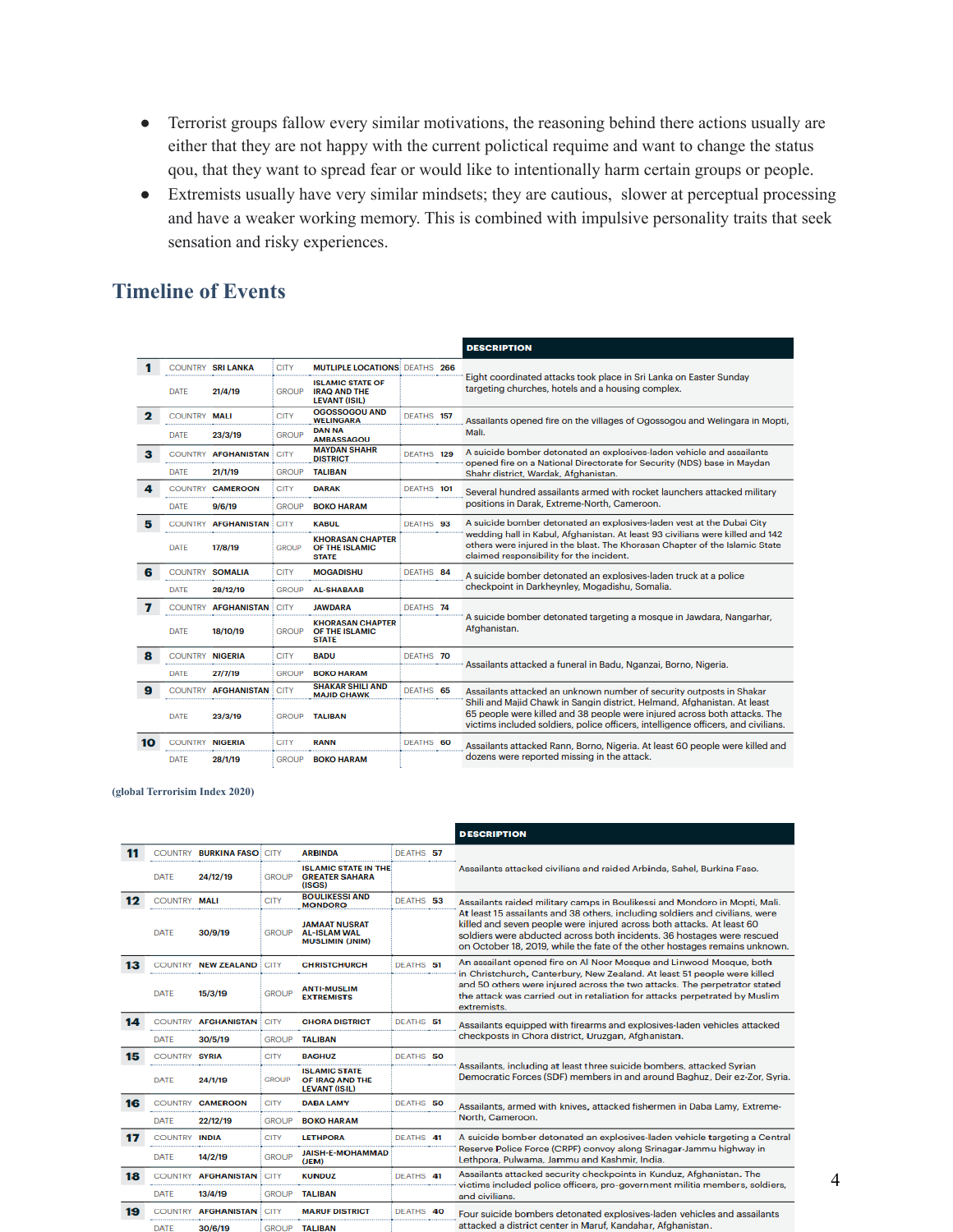| 1993 | <b>CWC</b> (Chemical Weapons Convention)                                                                                                                                                           |
|------|----------------------------------------------------------------------------------------------------------------------------------------------------------------------------------------------------|
| 2002 | ICSANT (International Convention for the Suppression of Acts of Nuclear<br>Terrorism)                                                                                                              |
| 2004 | UN SECURITY COUNCIL RESOLUTION #1540: This resolution states that<br>countries should refrain from giving any support to non-state actors and their<br>attempts to develop, transport any weapons. |

# **Treaties and Events**

#### **ICSANT**

International Convention for the Suppression of Acts of Nuclear Terrorism. This convention was entered into force on the 10th of April 2002. The goals of this convention is to with the help of supportiın countries build a stronger legal framework to prevent the supply acess to terrorists, aswell as prevent the dindereact financiing of terrosist. Implement national measures on the prosecution of these actions.

#### **NPT**

Nuclear Non Proliferation Treaty(1968) is a treaty that has the main goal of stopping the wide spread of nuclear weapons. This treaty has the goal of completing full nuclear disarmament and resulting in the peaceful use of nuclear energy.

#### **Biological and Toxin Weapons Convention**

This convention of 1972 successfully stops the development, production and transfer of biological weapons. This was the first treaty banning a whole category of WMD's.

#### **Chemical Weapons Convention**

The convention of 1993, entered into force in 1997 having the goal to eliminate the usage and manufacturing of chemical weapons. It has been a very successful convention, over 96% of all chemical weapons have been declared by possessor states that have ratified the treaty. The weapons have been destroyed under the oversight of the OPCW.

#### **Comprehensive Nuclear-Test-Ban Treaty**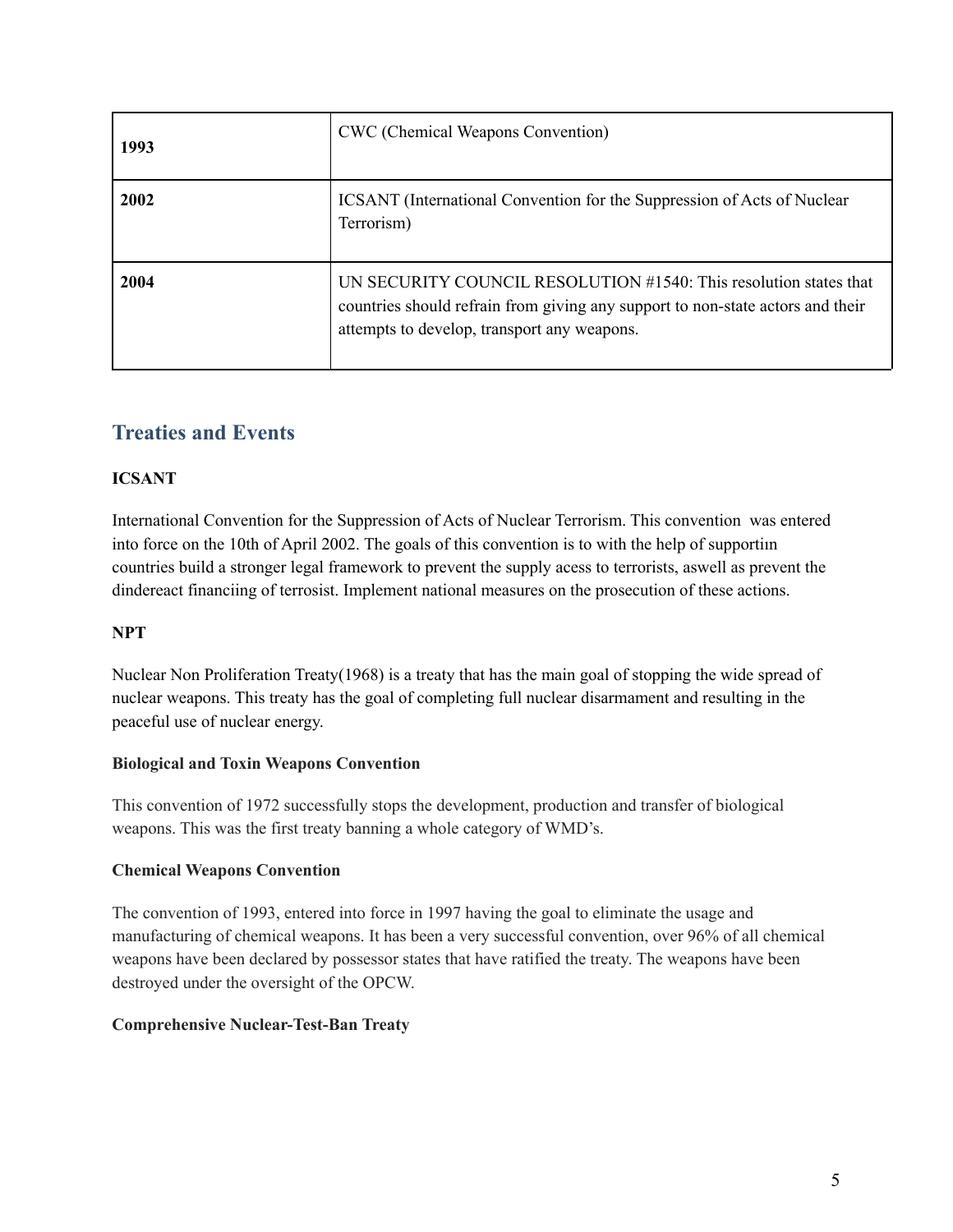On August 5 1963 the Comprehensive Nuclear-Test-Ban Treaty took place. CTBT prevents anh nuclear weapon test or explosion. When opened for singing in the year 1996, 185 countries signed but only 170 have ratified. Along the 15 that haven't are China, Egypt, Iran, Israel, and the United States.

#### **International Atomic Energy Agency (IAEA)**

An organization within the UN that helps to reach a forum of scientific and technical cooperation to maintain the peaceful usage of nuclear energy.

#### **Fissile Material Cut-off Treaty (FMCT)**

The treaty was adapted in December 1993. This ia an international agreement prohibits countries producing major components to nuclear weapons, highly enriched uranium and plutonium.

## **Evaluation of Previous Attempts to Resolve the Issue**

All States must adopt legislation to prevent the proliferation of nuclear, chemical, and biological weapons, as well as their delivery systems, and to establish appropriate domestic controls over related materials to prevent their illicit trafficking, according to UN Security Council Resolution 1540 (2004).

According to the 19 March 2019 UN Security Council Meeting Coverage, the following measures will be taken:

- 1) putting together national action plans
- 2) appointing point people and
- 3) carrying out peer reviews

Similarly, according to the same report, Initial reports have been provided by 182 nations, peer evaluations have been done by an increasing number of countries, and 105 countries have identified national points of contact to coordinate implementation. The US government has contributed over \$4 million to the 1540 Committee Trust Fund, but the issue requires more resources and devoted personnel.

The Security and Technology Programme (SecTec) of UNIDIR (United Nations Institute for Disarmament Research) aims to increase knowledge and awareness of the international security implications and risks of specific technological innovations, as well as convene stakeholders to explore ideas and develop new thinking on how to address them.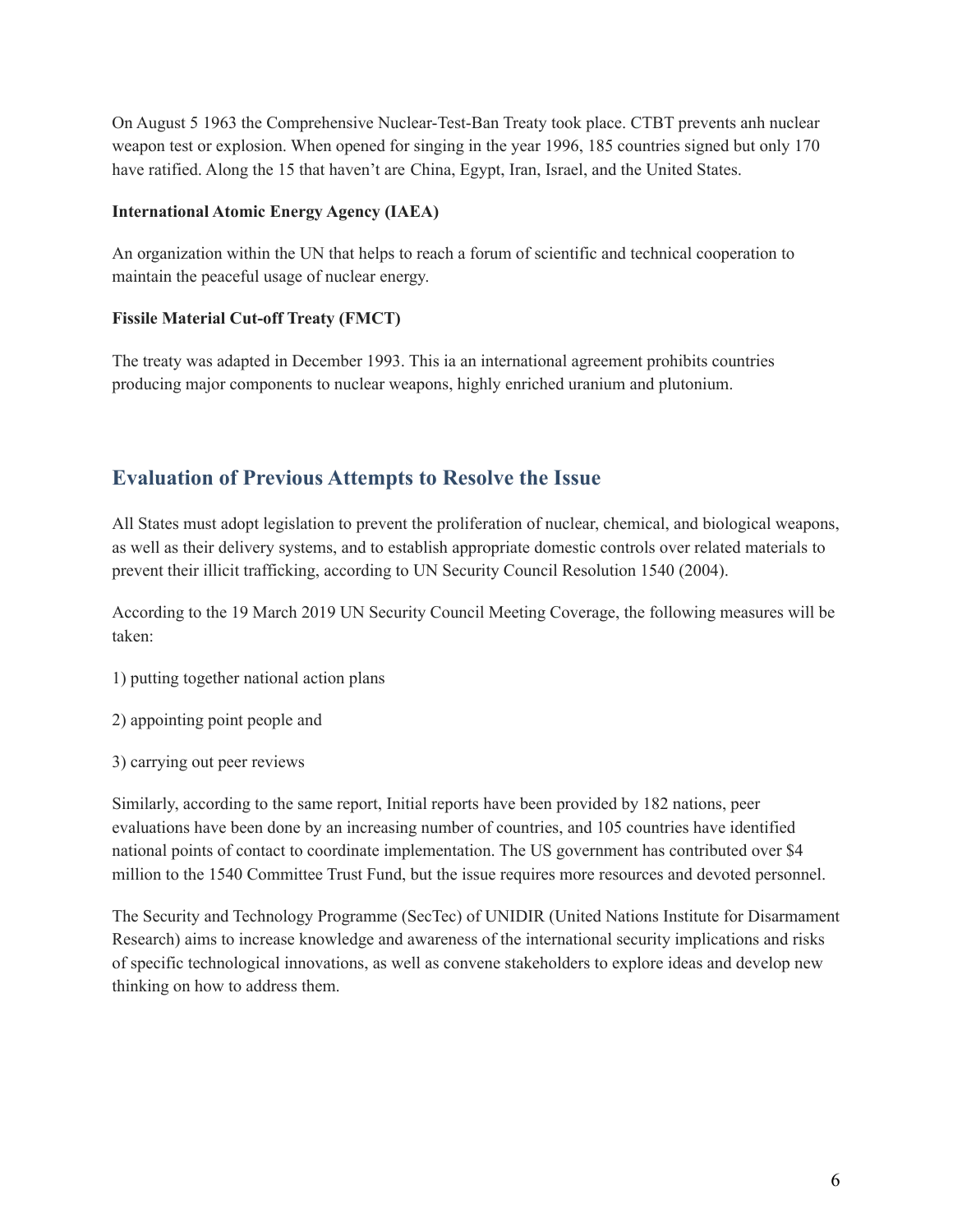# **Possible Solutions**

The UN's need to urgently give priority to nonproliferation and disarmament is becoming more vital as time passes. There are some ideas for actions:

- 1. Incentives should be given to encourage greater transparency and participation in non-proliferation. The incentives can include assistance for capacity building, sharing resources and prevention of access to WMDs by terrorist groups in their perspective countries
- 2. Strengthen national measures with the goal to prevent terrorists from gaining acsess to WMD's by cutting of there means of delivery and all technology, materials that help with there manufacturing
- 3. States to work together to pool intelligence and law enforcement efforts.
- 4. As long as countries use WMDs as a source of self protection the access terrorists have to these weapons will be much easier and non proliferation efforts will not be successful.
- 5. Countries need to ratify the International Convention for the Suppression of Acts of Nuclear Terrorism and implement what the treaty states.

# **Bibliography**

"UN Security Council Resolution 1540 (2004) – UNODA." *United Nations*, United Nations,

"National Action Plans Can Help States Prevent Terrorists from Acquiring Weapons of Mass Destruction, 1540 Committee Chair Tells Security Council | Meetings Coverage and Press Releases." *United Nations*, United Nations,

Duquet, Nils. "Transit of Strategic Goods in Europe: A Comparative Analysis of Policy on the Transit of Strategic Goods in Belgium, France, Germany, the Netherlands and the United Kingdom." *Academia.edu*, Flemish Peace Institute, 3 June 2014,

"For a More Stable and Secure World." *UNIDIR*,

*Terrorism Definitions -Context - Arizona*. https://dema.az.gov/sites/default/files/Publications/AR-Terrorism%20Definitions-BORUNDA.pdf.

*What Is Violent Extremism? - Futures without Violence*. https://www.futureswithoutviolence.org/wp-content/uploads/FWV\_blueprint\_3-What-is-VE.pdf.

*Defining the Concept of 'Violent Extremism'- GCSP*. https://dam.gcsp.ch/files/2y10xuCSaBlvYTDbinjPokvyDO2XLpn5jG4va93JVUzppqj08EDHwnC.

"Psychological 'Signature' for the Extremist Mind Uncovered." *University of Cambridge*, 22 Feb. 2021, https://www.cam.ac.uk/stories/extremistmind.